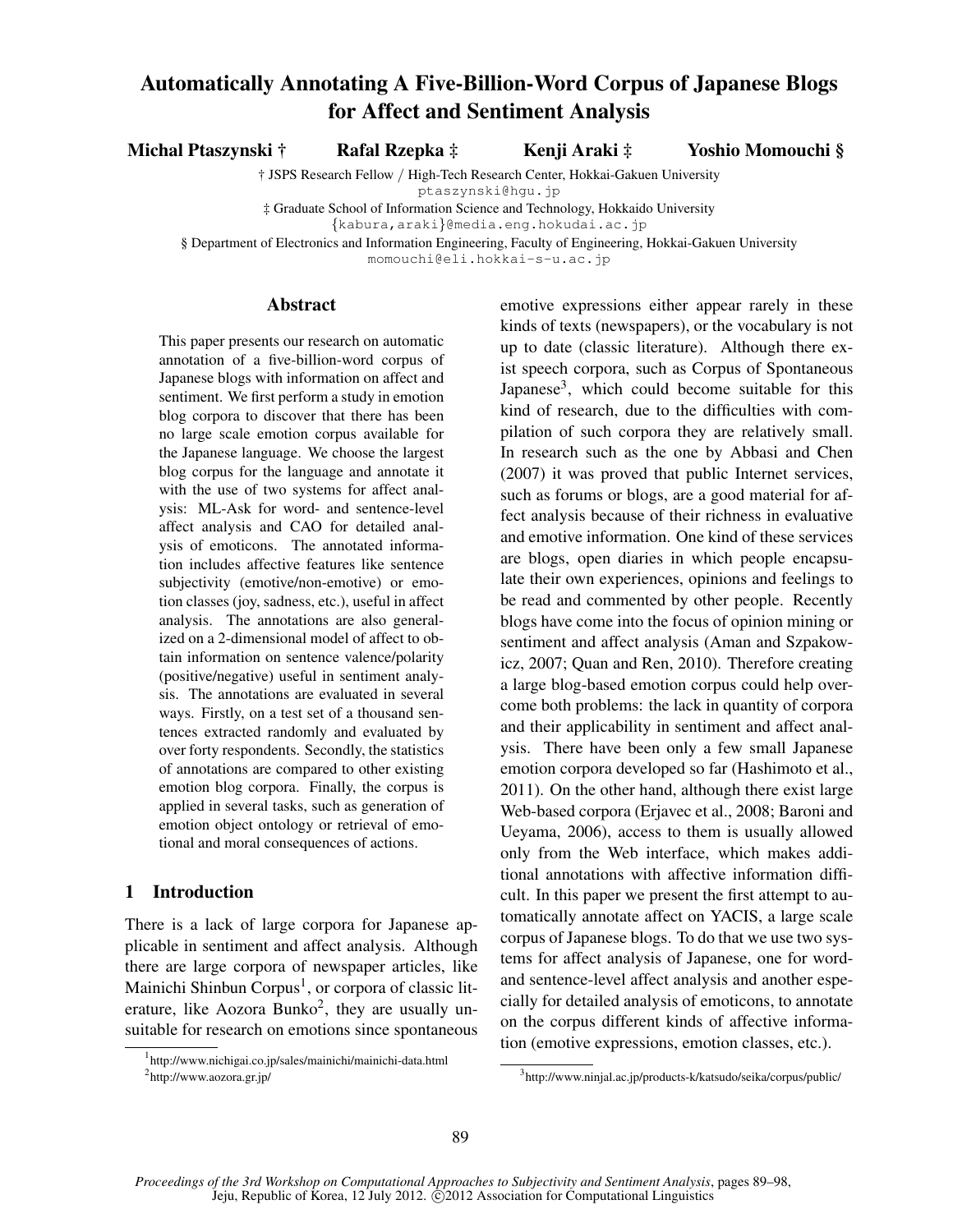The outline of the paper is as follows. Section 2 describes the related research in emotion corpora. Section 3 presents our choice of the corpus for annotation of affect- and sentiment-related information. Section 4 describes tools used in annotation. Section 5 presents detailed data and evaluation of the annotations. Section 6 presents tasks in which the corpus has already been applied. Finally the paper is concluded and future applications are discussed.

# 2 Emotion Corpora

Research on Affect Analysis has resulted in a number of systems developed within several years (Aman and Szpakowicz, 2007; Ptaszynski et al., 2009c; Matsumoto et al., 2011). Unfortunately, most of such research ends in proposing and evaluating a system. The real world application that would be desirable, such as annotating affective information on linguistic data is limited to processing a usually small test sample in the evaluation. The small number of annotated emotion corpora that exist are mostly of limited scale and are annotated manually. Below we describe and compare some of the most notable emotion corpora. Interestingly, six out of eight emotion corpora described below are created from blogs. The comparison is summarized in Table 1. We also included information on the work described in this paper for better comparison (YACIS).

Quan and Ren (2010) created a Chinese emotion blog corpus Ren-CECps1.0. They collected 500 blog articles from various Chinese blog services, such as sina blog (http://blog.sina.com.cn/), qq blog (http://blog.qq.com/), etc., and annotated them with a large variety of information, such as emotion class, emotive expressions or polarity level. Although syntactic annotations were simplified to tokenization and POS tagging, this corpus can be considered a state-of-the-art emotion blog corpus. The motivation for Quan and Ren is also similar to ours - dealing with the lack of large corpora for sentiment analysis in Chinese (in our case - Japanese).

Wiebe et al. (2005) report on creating the **MPQA** corpus of news articles. The corpus contains 10,657 sentences in  $535$  documents<sup>4</sup>. . The annotation schema includes a variety of emotion-related information, such as emotive expressions, emotion valence, intensity, etc. However, Wiebe et al. focused on detecting subjective (emotive) sentences, which do not necessarily convey emotions, and classifying them into positive and negative. Thus their annotation schema, although one of the richest, does not include emotion classes.

A corpus of Japanese blogs, called KNB, rich in the amount and diversification of annotated information was developed by Hashimoto et al. (2011). It contains 67 thousand words in 249 blog articles. Although it is not a small scale corpus, it developed a certain standard for preparing corpora, especially blog corpora for sentiment and affect-related studies in Japan. The corpus contains all relevant grammatical annotations, including POS tagging, dependency parsing or Named Entity Recognition. It also contains sentiment-related information. Words and phrases expressing emotional attitude were annotated by laypeople as either positive or negative. One disadvantage of the corpus, apart from its small scale, is the way it was created. Eighty one students were employed to write blogs about different topics especially for the need of this research. It could be argued that since the students knew their blogs will be read mostly by their teachers, they selected their words more carefully than they would in private.

Aman and Szpakowicz (2007) constructed a small-scale English blog corpus. They did not include any grammatical information, but focused on affect-related annotations. As an interesting remark, they were some of the first to recognize the task of distinguishing between emotive and non-emotive sentences. This problem is usually one of the most difficult in text-based Affect Analysis and is therefore often omitted in such research. In our research we applied a system proved to deal with this task with high accuracy for Japanese.

Das and Bandyopadhyay (2010) constructed an emotion annotated corpus of blogs in Bengali. The corpus contains 12,149 sentences within 123 blog posts extracted from Bengali web blog archive (http://www.amarblog.com/). It is annotated with face recognition annotation standard (Ekman, 1992).

Matsumoto et al. (2011) created *Wakamono Kotoba* (Slang of the Youth) corpus. It contains unrelated sentences extracted manually from Yahoo! blogs (http://blog-search.yahoo.co.jp/). Each sen-

<sup>4</sup>The new MPQA Opinion Corpus version 2.0 contains additional 157 documents, 692 documents in total.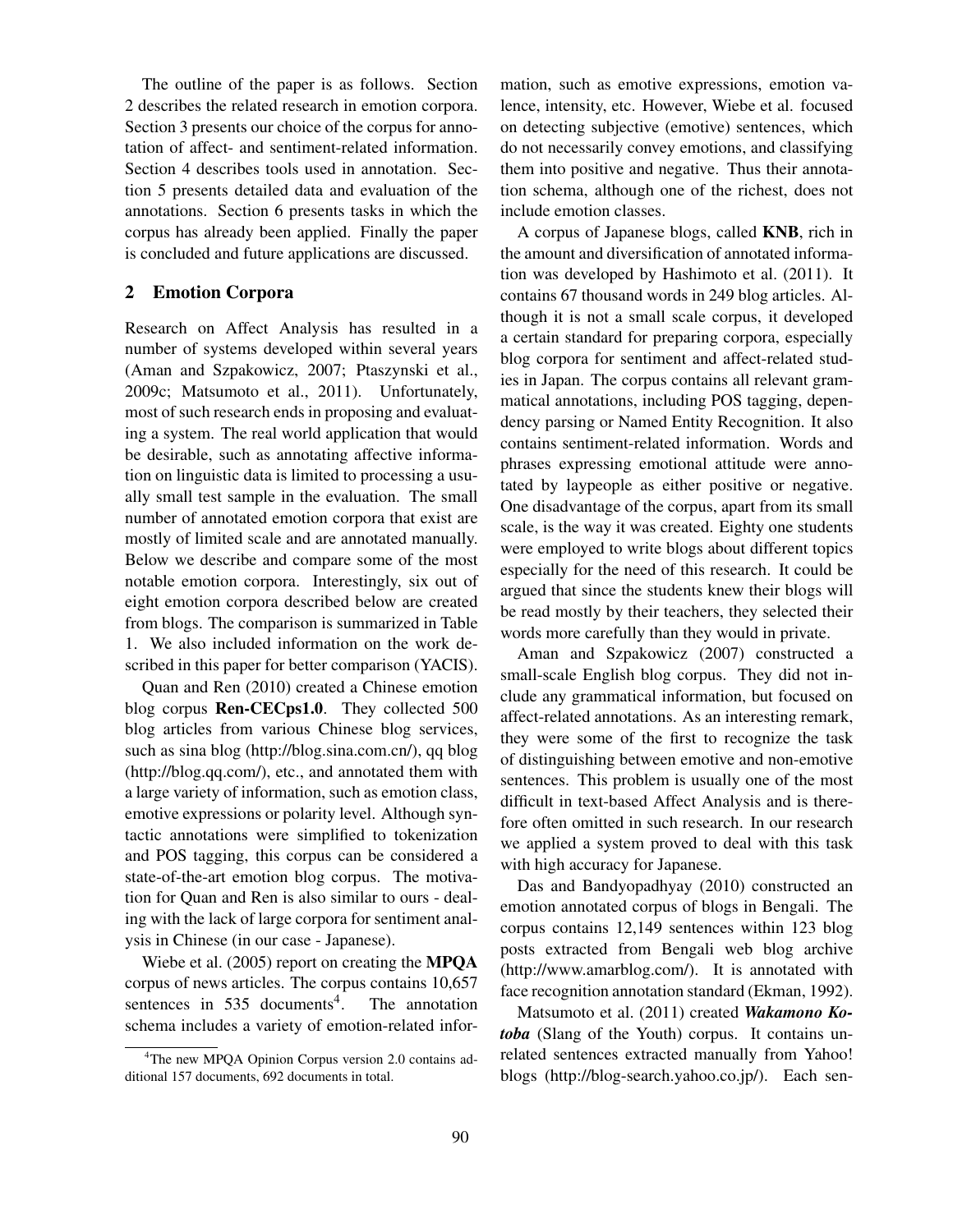Table 1: Comparison of emotion corpora ordered by the amount of annotations (abbreviations: T=tokenization, POS=part-of-speech tagging, L=lemmatization, DP=dependency parsing, NER=Named Entity Recognition).

| $\overline{\phantom{a}}$<br>corpus | scale                      | language |                                    | annotated affective information |                       |                                  |          |                    | syntactic           |
|------------------------------------|----------------------------|----------|------------------------------------|---------------------------------|-----------------------|----------------------------------|----------|--------------------|---------------------|
| name                               | (in senten-<br>ces / docs) |          | emotion class<br>standard          | emotive<br>expressions          | emotive/<br>non-emot. | valence/<br>activation intensity | emotion  | emotion<br>objects | annota-<br>tions    |
| <b>YACIS</b>                       | 354 mil.<br>$/13$ mil.     | Japanese | 10 (language and<br>culture based) |                                 |                       | $\sqrt{2}$                       |          |                    | T,POS,L,DP,NER;     |
| Ren-CECps1.0                       | 12.724/500                 | Chinese  | 8 (Yahoo! news)                    | (                               |                       | $1\times$                        |          |                    | T.POS:              |
| <b>MPQA</b>                        | 10.657/535                 | English  | none (no standard)                 | ⌒                               |                       | $1\times$                        |          |                    | T.POS:              |
| <b>KNB</b>                         | 4.186/249                  | Japanese | none (no standard)                 |                                 | $\times$              |                                  | $\times$ |                    | T, POS, L, DP, NER; |
| Minato et al.                      | 1.191sent.                 | Japanese | 8 (chosen subjectively) $\bigcap$  |                                 |                       | $\times$ / $\times$              | ×        | $\times$           | POS:                |
| Aman&Szpak.                        | 5.205/173                  | English  | 6 (face recognition)               | $\left( \right)$                |                       | $\times$ / $\times$              |          | $\times$           | $\times$            |
| Das&Bandyo.                        | 12.149/123                 | Bengali  | 6 (face recognition)               | 0                               | $\times$              | $\times$ / $\times$              |          | $\times$           | $\times$            |
| Wakamono                           | 4773sen-                   | Japanese | $9$ (face recognition $+$          | $($ )                           | $\times$              | $\times$ / $\times$              | $\times$ | $\times$           | $\times$            |
| Kotoba                             | tences                     |          | 3 added subjectively)              |                                 |                       |                                  |          |                    |                     |
| Mishne                             | ?/815.494                  | English  | 132 (LiveJournal)                  | $\times$                        | $\times$              | $\times$ / $\times$              | ×        | $\times$           | $\times$            |

tence contains at least one word from a slang lexicon and one word from an emotion lexicon, with additional emotion class tags added per sentence. The emotion class set used for annotation was chosen subjectively, by applying the 6 class face recognition standard and adding 3 classes of their choice.

Mishne (2005) collected a corpus of English blogs from LiveJournal (http://www.livejournal.com/) blogs. The corpus contains 815,494 blog posts, from which many are annotated with emotions (moods) by the blog authors themselves. The LiveJournal service offers an option for its users to annotate their mood while writing the blog. The list of 132 moods include words like "amused", or "angry". The LiveJournal mood annotation standard offers a rich vocabulary to describe the writer's mood. However, this richness has been considered troublesome to generalize the data in a meaningful manner (Quan and Ren, 2010).

Finally, Minato et al. (2006) collected a 14,195 word, 1,191 sentence corpus. The corpus was a collection of sentence examples from a dictionary of emotional expressions (Hiejima, 1995). The dictionary was created for the need of Japanese language learners. Differently to the dictionary applied in our research (Nakamura, 1993), in Hiejima (1995) sentence examples were mostly written by the author of the dictionary himself. The dictionary also does not propose any coherent emotion class list, but rather the emotion concepts are chosen subjectively. Although the corpus by Minato et al. is the smallest of all mentioned above, its statistics is described in detail. Therefore in this paper we use it as one of the Japanese emotion corpora to compare our work to.

All of the above corpora were annotated manually or semi-automatically. In this research we performed the first attempt to annotate a large scale blog corpus (YACIS) with affective information fully automatically. We did this with systems based on positively evaluated affect annotation schema, performance, and standardized emotion class typology.

# 3 Choice of Blog Corpus

Although Japanese is a well recognized and described world language, there have been only few large corpora for this language. For example, Erjavec et al. (2008) gathered a 400-million-word scale Web corpus JpWaC, or Baroni and Ueyama (2006) developed a medium-sized corpus of Japanese blogs jBlogs containing 62 million words. However, both research faced several problems, such as character encoding, or web page metadata extraction, such as the page title or author which differ between domains. Apart from the above mentioned medium sized corpora at present the largest Web based blog corpus available for Japanese is YACIS or Yet Another Corpus of Internet Sentences. We chose this corpus for the annotation of affective information for several reasons. It was collected automatically by Maciejewski et al. (2010) from the pages of Ameba blog service. It contains 5.6 billion words within 350 million sentences. Maciejewski et al. were able to extract only pages containing Japanese posts (pages with legal disclaimers or written in languages other than Japanese were omitted). In the initial phase they provided their crawler, optimized to crawl only Ameba blog service, with 1000 links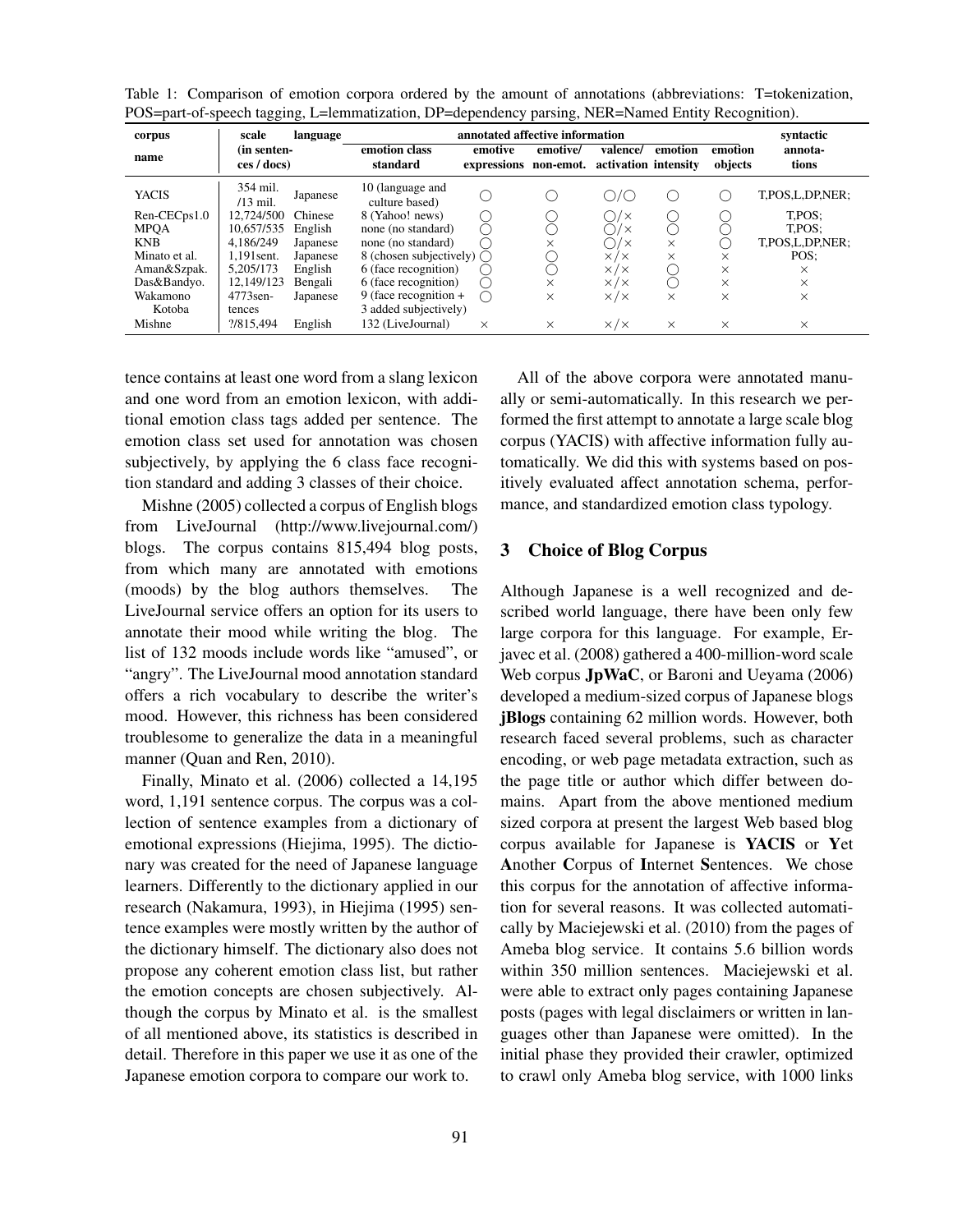|                          | <doc <="" th="" url="http://ameblo.jp/blog-name/entry-000001.html"></doc>                              |
|--------------------------|--------------------------------------------------------------------------------------------------------|
|                          | time="2009-12-05 21:11:46" id="2000001">                                                               |
| <post></post>            |                                                                                                        |
|                          | <s>今日から十月です。</s>                                                                                       |
|                          | [Its October from today.]                                                                              |
|                          |                                                                                                        |
|                          | <s>なんか、九月はいつもよりアッという間に過ぎたような気がするなぁ。</s> [I have a strange feeling September passed faster than usual.] |
|                          |                                                                                                        |
| $\langle$ /post>         |                                                                                                        |
| <comments></comments>    |                                                                                                        |
| $<$ cmt $>$              |                                                                                                        |
|                          | <s>色々と忙しいですね~!</s>                                                                                     |
|                          | [Oh, you've been busy, weren't you?]                                                                   |
|                          |                                                                                                        |
| $\langle$ / $\text{cnt}$ |                                                                                                        |
|                          |                                                                                                        |
| $<$ cmt $>$              |                                                                                                        |
|                          | <s>お疲れサマです (^0^) </s><br>[Well done! Cheers for good work (^o^)]                                       |
|                          |                                                                                                        |
|                          |                                                                                                        |
|                          |                                                                                                        |
|                          |                                                                                                        |
|                          |                                                                                                        |
|                          |                                                                                                        |

Figure 1: The example of YACIS XML structure.

Table 2: General Statistics of YACIS.

| # of web pages                                                              | 12,938,606    |
|-----------------------------------------------------------------------------|---------------|
| # of unique bloggers                                                        | 60,658        |
| average # of pages/blogger                                                  | 213.3         |
| # of pages with comments                                                    | 6,421,577     |
| # of comments                                                               | 50,560,024    |
| average # of comment/page                                                   | 7.873         |
| # of words                                                                  | 5,600,597,095 |
| # of all sentences                                                          | 354,288,529   |
| # of words per sentence (average)<br># of characters per sentence (average) | 15            |

taken from Google (response to one simple query: 'site:ameblo.jp'). They saved all pages to disk as raw HTML files (each page in a separate file) and afterward extracted all the posts and comments and divided them into sentences. The original structure (blog post and comments) was preserved, thanks to which semantic relations between posts and comments were retained. The blog service from which the corpus was extracted (Ameba) is encoded by default in Unicode, thus there was no problem with character encoding. It also has a clear and stable HTML meta-structure, thanks to which they managed to extract metadata such as blog title and author. The corpus was first presented as an unannotated corpus. Recently Ptaszynski et al. (2012b) annotated it with syntactic information, such as POS, dependency structure or named entity recognition. An example of the original blog structure in XML is represented in Figure 1. Some statistics about the corpus are represented in Table 2.

#### 4 Affective Information Annotation Tools

Emotive Expression Dictionary (Nakamura, 1993) is a collection of over two thousand expressions describing emotional states collected manually from a wide range of literature. It is not a tool *per se*, but

| Sentence:<br>Spaced:<br>Transliteration:<br>Translation: |                                                                                                                                                             | なぜかレディーガガを見ると恐怖感じる(;´艸`)<br>なぜか レディーガガ を 見る と 恐怖 感じる (;´艸`)<br>Nazeka Lady Gaga wo miru to kyoufu kanjiru (; ´艸`)<br>Somehow Lady Gaga frightens me (; '艸') |                                                                                                          |                                                                                                                 |  |
|----------------------------------------------------------|-------------------------------------------------------------------------------------------------------------------------------------------------------------|-------------------------------------------------------------------------------------------------------------------------------------------------------------|----------------------------------------------------------------------------------------------------------|-----------------------------------------------------------------------------------------------------------------|--|
|                                                          |                                                                                                                                                             |                                                                                                                                                             | AFFECTIVE INFORMATION ANNOTATIONS                                                                        |                                                                                                                 |  |
|                                                          | CAO output:<br>Extracted emoticon: (; ´艸`)<br><b>Emoticon segmentation:</b><br>S1   BLIS2   ELMER   S3   BRIS4 Dislike (0.0105364)<br>N/A ( ; '艸' N/A ) N/A |                                                                                                                                                             | <b>Emotion score</b><br>Fear (0.02708333)<br>Surprize (0.01973684)<br>Excitement (0.01018174) Relief (0) | Anger (0.00703125)<br>Sorrow (0.004665203)<br>Shame (0.004424779)<br>Joy (0.002962932)<br>Fondness (0.00185117) |  |
|                                                          | sentence: emotive                                                                                                                                           | emotemes: EMOTICON:(; ´艸`)                                                                                                                                  | ML-Ask output: なぜかげ ィガガを見ると恐怖感じる(;´艸`)<br>2D: NEGATIVE. ACTIVE                                           | emotions: (1) FEAR:恐怖                                                                                           |  |

Figure 2: Output examples for ML-Ask and CAO.

Table 3: Distribution of separate expressions across emotion classes in Nakamura's dictionary (overall 2100 ex.).

| emotion<br>class | nunber of<br>expressions | emotion<br>class | nunber of<br>expressions |
|------------------|--------------------------|------------------|--------------------------|
| dislike          | 532                      | fondness         | 197                      |
| excitement       | 269                      | fear             | 147                      |
| sadness          | 232                      | surprise         | 129                      |
| joy              | 224                      | relief           | 106                      |
| anger            | 199                      | shame            | 65                       |
|                  |                          | sum              | 2100                     |

was converted into an emotive expression database by Ptaszynski et al. (2009c). Since YACIS is a Japanese language corpus, for the affect annotation we needed the most appropriate lexicon for the language. The dictionary, developed for over 20 years by Akira Nakamura, is a state-of-the art example of a hand-crafted emotive expression lexicon. It also proposes a classification of emotions that reflects the Japanese culture: 喜 ki/yorokobi<sup>5</sup> (joy), <sup>怒</sup> dō/ikari (anger), 哀 ai/aware (sorrow, sadness, gloom), *fu/kowagari* (fear), *chi/haji* (shame, shyness), 好 kō/suki (fondness), 厭 en/iya (dislike), 昂 kō/takaburi (excitement),  $\hat{\mathcal{F}}$  an/yasuragi (relief), and 驚 kyō/odoroki (surprise). All expressions in the dictionary are annotated with one emotion class or more if applicable. The distribution of expressions across all emotion classes is represented in Table 3.

ML-Ask (Ptaszynski et al., 2009a; Ptaszynski et al., 2009c) is a keyword-based language-dependent system for affect annotation on sentences in Japanese. It uses a two-step procedure: 1) specifying whether an utterance is emotive, and 2) annotating the particular emotion classes in utterances described as emotive. The emotive sentences are detected on the basis of *emotemes*, emotive features like: interjections, mimetic expressions, vulgar language, emoticons

 $5$ Separation by "/" represents two possible readings of the character.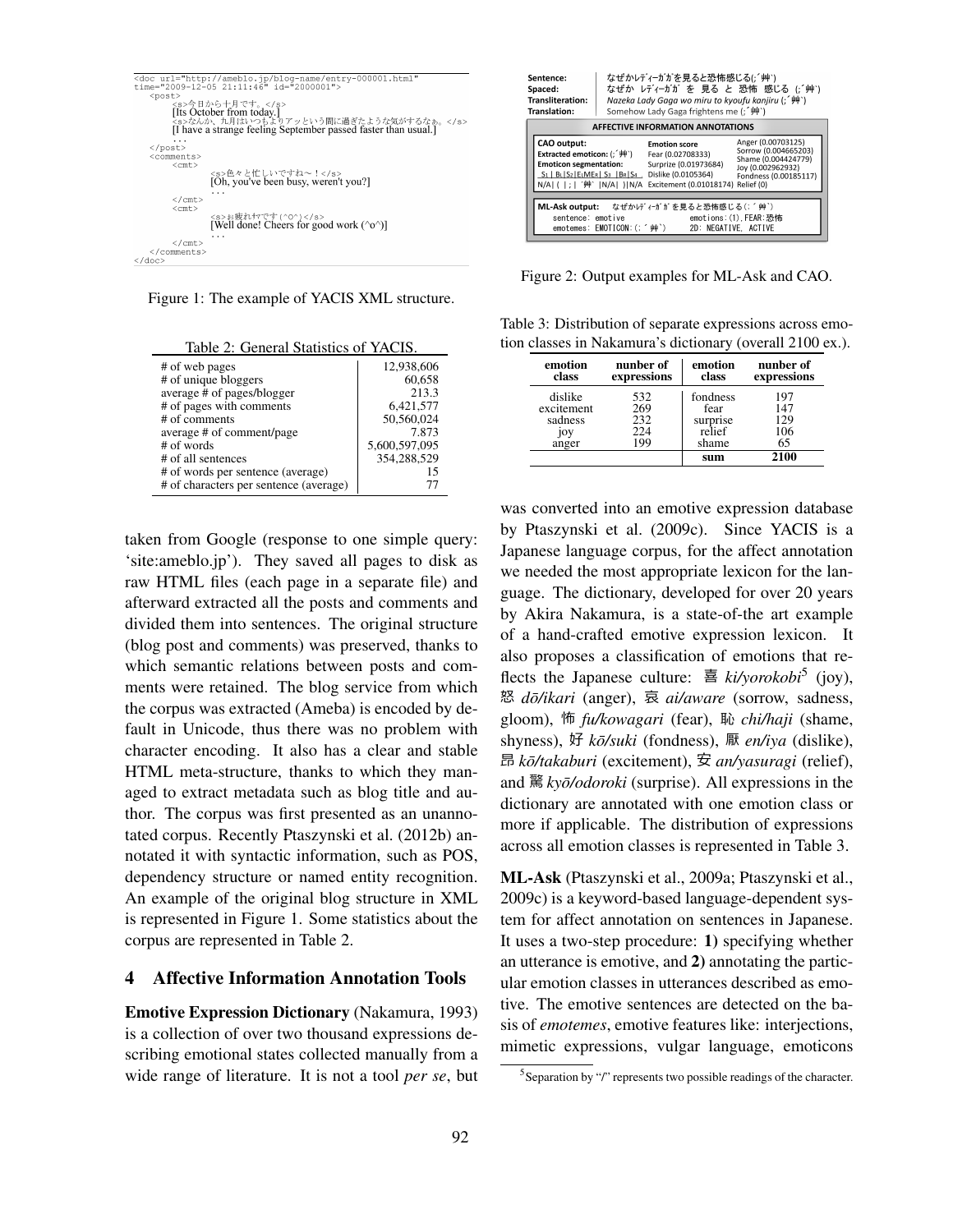Table 4: Evaluation results of ML-Ask and CAO.

|            | emotive/    | emotion | 2D (valence     |
|------------|-------------|---------|-----------------|
|            | non-emotive | classes | and activation) |
| ML-Ask     | 98.8%       | 73.4%   | 88.6%           |
| CAO        | 97.6%       | 80.2%   | 94.6%           |
| ML-Ask+CAO | 100.0%      | 89.9%   | 97.5%           |

and emotive markers. The examples in Japanese are respectively: *sugee* (great!), *wakuwaku* (heart pounding), *-yagaru* (syntactic morpheme used in verb vulgarization),  $(\hat{\ })$  (emoticon expressing joy) and '!', '??' (markers indicating emotive engagement). Emotion class annotation is based on Nakamura's dictionary. ML-Ask is also the only present system for Japanese recognized to implement the idea of Contextual Valence Shifters (CVS) (Zaenen and Polanyi, 2005) (words and phrases like "not", or "never", which change the valence of an evaluative word). The last distinguishable feature of ML-Ask is implementation of Russell's two dimensional affect model (Russell, 1980), in which emotions are represented in two dimensions: valence (positive/negative) and activation (activated/deactivated). An example of negative-activated emotion could be "anger"; a positive-deactivated emotion is, e.g., "relief". The mapping of Nakamura's emotion classes on Russell's two dimensions was proved reliable in several research (Ptaszynski et al., 2009b; Ptaszynski et al., 2009c; Ptaszynski et al., 2010b). With these settings ML-Ask detects emotive sentences with a high accuracy (90%) and annotates affect on utterances with a sufficiently high Precision  $(85.7\%)$ , but low Recall  $(54.7\%)$ . Although low Recall is a disadvantage, we assumed that in a corpus as big as YACIS there should still be plenty of data.

CAO (Ptaszynski et al., 2010b) is a system for affect analysis of Japanese emoticons, called *kaomoji*. Emoticons are sets of symbols used to convey emotions in text-based online communication, such as blogs. CAO extracts emoticons from input and determines specific emotions expressed by them. Firstly, it matches the input to a predetermined raw emoticon database (with over ten thousand emoticons). The emoticons, which could not be estimated with this database are divided into semantic areas (representations of "mouth" or "eyes"). The areas are automatically annotated according to their

Table 5: Statistics of emotive sentences.

| # of emotive sentences                                                                                                                                                             | 233,591,502                                                                |
|------------------------------------------------------------------------------------------------------------------------------------------------------------------------------------|----------------------------------------------------------------------------|
| # of non-emotive sentence                                                                                                                                                          | 120,408,023                                                                |
| ratio (emotive/non-emotive)                                                                                                                                                        | 1.94                                                                       |
| # of sentences containing emoteme class:<br>- interjections<br>- exclamative marks<br>- emoticons<br>- endearments<br>- vulgarities<br>ratio (emoteme classes in emotive sentence) | 171,734,464<br>89,626,215<br>49.095.123<br>12,935,510<br>1,686,943<br>1.39 |

co-occurrence in the database. The performance of CAO was evaluated as close to ideal (Ptaszynski et al., 2010b) (over 97%). In this research we used CAO as a supporting procedure in ML-Ask to improve the overall performance and add detailed information about emoticons.

# 5 Annotation Results and Evaluation

It is physically impossible to manually evaluate all annotations on the corpus<sup>6</sup>. Therefore we applied three different types of evaluation. First was based on a sample of 1000 sentences randomly extracted from the corpus and annotated by laypeople. In second we compared YACIS annotations to other emotion corpora. The third evaluation was application based and is be described in section 6.

Evaluation of Affective Annotations: Firstly, we needed to confirm the performance of affect analysis systems on YACIS, since the performance is often related to the type of test set used in evaluation. ML-Ask was positively evaluated on separate sentences and on an online forum (Ptaszynski et al., 2009c). However, it was not yet evaluated on blogs. Moreover, the version of ML-Ask supported by CAO has not been evaluated thoroughly as well. In the evaluation we used a test set created by Ptaszynski et al. (2010b) for the evaluation of CAO. It consists of thousand sentences randomly extracted from YACIS and manually annotated with emotion classes by 42 layperson annotators in an anonymous survey. There are 418 emotive and 582 non-emotive sentences. We compared the results on those sentences for ML-Ask, CAO (described in detail by Ptaszynski et al. (2010b)), and both systems combined. The results showing accuracy, cal-

<sup>&</sup>lt;sup>6</sup>Having one sec. to evaluate one sentence, one evaluator would need 11.2 years to verify the whole corpus (354 mil.s.).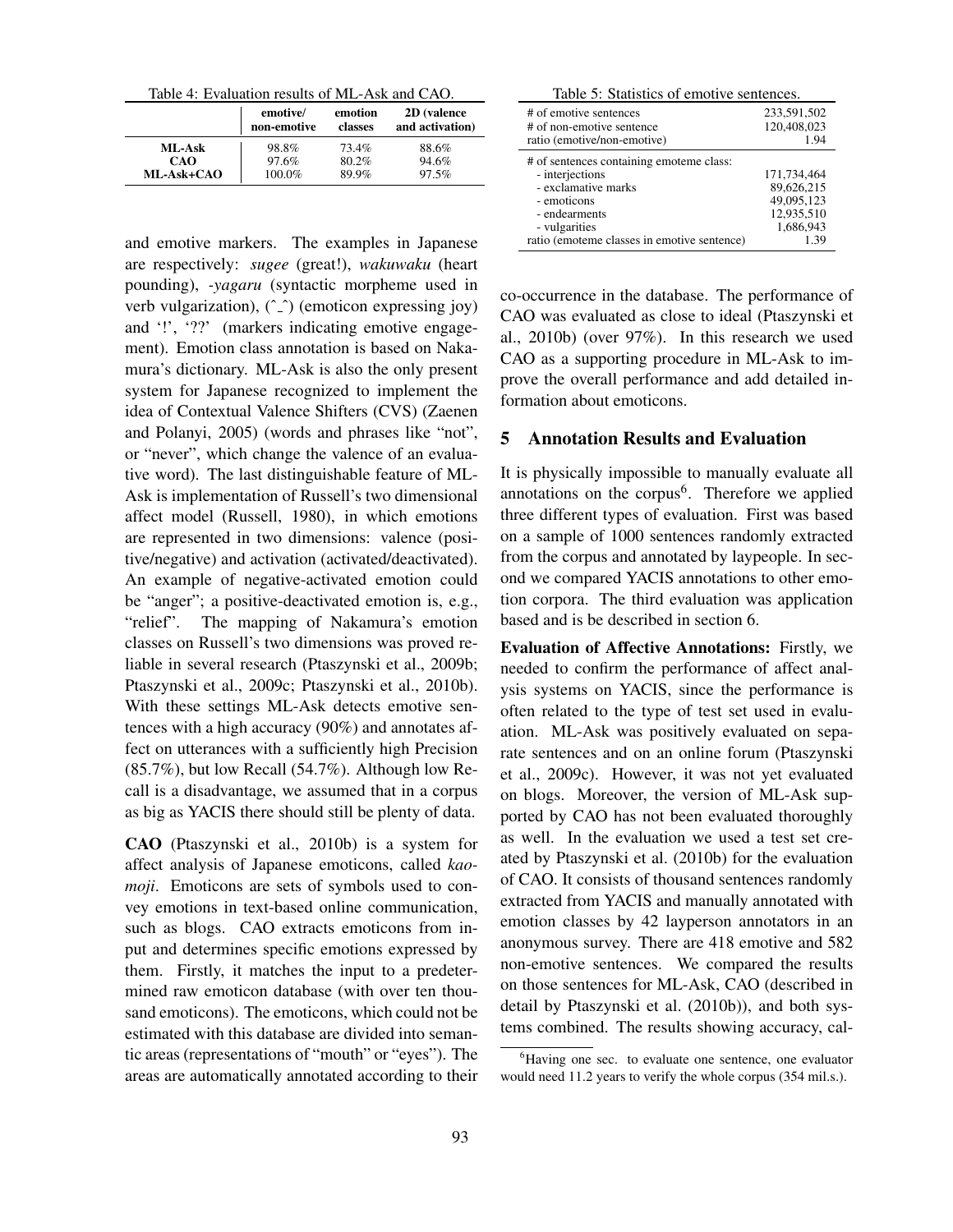Table 6: Emotion class annotations with percentage.

| emotion<br>class | # of<br>sentences | $\%$ | emotion<br>class | # of<br>sentences | $\%$ |
|------------------|-------------------|------|------------------|-------------------|------|
| joy              | 16,728,452        | 31%  | excitement       | 2.833.388         | 5%   |
| dislike          | 10,806,765        | 20%  | surprize         | 2.398.535         | 5%   |
| fondness         | 9.861.466         | 19%  | gloom            | 2.144.492         | 4%   |
| fear             | 3.308.288         | 6%   | anger            | 1,140,865         | 2%   |
| relief           | 3.104.774         | 6%   | shame            | 952.188           | 2%   |

culated as a ratio of success to the overall number of samples, are summarized in Table 4. The performance of discrimination between emotive and nonemotive sentences of ML-Ask baseline was a high 98.8%, which is much higher than in original evaluation of ML-Ask (around 90%). This could indicate that sentences with which the system was not able to deal with appear much less frequently on Ameblo. As for CAO, it is capable of detecting the presence of emoticons in a sentence, which is partially equivalent to detecting emotive sentences in ML-Ask, since emoticons are one type of features determining sentence as emotive. The performance of CAO was also high, 97.6%. This was due to the fact that grand majority of emotive sentences contained emoticons. Finally, ML-Ask supported with CAO achieved remarkable 100% accuracy. This was a surprisingly good result, although it must be remembered that the test sample contained only 1000 sentences (less than 0.0003% of the whole corpus). Next we verified emotion class annotations on sentences. The baseline of ML-Ask achieved slightly better results (73.4%) than in its primary evaluation (Ptaszynski et al., 2009c) (67% of balanced Fscore with P=85.7% and R=54.7%). CAO achieved 80.2%. Interestingly, this makes CAO a better affect analysis system than ML-Ask. However, the condition is that a sentence must contain an emoticon. The best result, close to 90%, was achieved by ML-Ask supported with CAO. We also checked the results when only the dimensions of valence and activation were taken into account. ML-Ask achieved 88.6%, CAO nearly 95%. Support of CAO to ML-Ask again resulted in the best score, 97.5%.

Statistics of Affective Annotations: There were nearly twice as many emotive sentences than nonemotive (ratio 1.94). This suggests that the corpus is biased in favor of emotive contents, which could be considered as a proof for the assumption that blogs make a good base for emotion related re-

Table 7: Comparison of positive and negative sentences between KNB and YACIS.

|                                                |              | positive   | negative   | ratio |
|------------------------------------------------|--------------|------------|------------|-------|
| $KNB*$                                         | emotional    | 317        | 208        | 1.52  |
|                                                | attitude     |            |            |       |
|                                                | opinion      | 489        | 289        | 1.69  |
|                                                | merit        | 449        | 264        | 1.70  |
|                                                | acceptation  | 125        | 41         | 3.05  |
|                                                | or rejection |            |            |       |
|                                                | event        | 43         | 63         | 0.68  |
|                                                | sum          | 1,423      | 865        | 1.65  |
| YACIS**                                        | only         | 22,381,992 | 12,837,728 | 1.74  |
|                                                | only+mostly  | 23,753,762 | 13.605.514 | 1.75  |
| $\sim$ $\sim$ $\sim$<br>als als<br><b>ALC:</b> | $\sim$ 0.1   |            |            |       |

\* p*<*.05, \*\* p*<*.01

search. When it comes to statistics of each emotive feature (emoteme), the most frequent class were interjections. Second frequent was the exclamative marks class, which includes punctuation marks suggesting emotive engagement (such as "!", or "??"). Third frequent emoteme class was emoticons, followed by endearments. As an interesting remark, emoteme class that was the least frequent were vulgarities. As one possible interpretation of this result we propose the following. Blogs are social space, where people describe their experiences to be read and commented by other people (friends, colleagues). The use of vulgar language could discourage potential readers from further reading, making the blog less popular. Next, we checked the statistics of emotion classes annotated on emotive sentences. The results are represented in Table 6. The most frequent emotions were joy (31%), dislike (20%) and fondness (19%), which covered over 70% of all annotations. However, it could happen that the number of expressions included in each emotion class database influenced the number of annotations (database containing many expressions has higher probability to gather more annotations). Therefore we verified if there was a correlation between the number of annotations and the number of emotive expressions in each emotion class database. The verification was based on Spearman's rank correlation test between the two sets of numbers. The test revealed no statistically significant correlation between the two types of data, with  $\rho$ =0.38.

Comparison with Other Emotion Corpora: Firstly, we compared YACIS with KNB. The KNB corpus was annotated mostly for the need of sentiment analysis and therefore does not contain any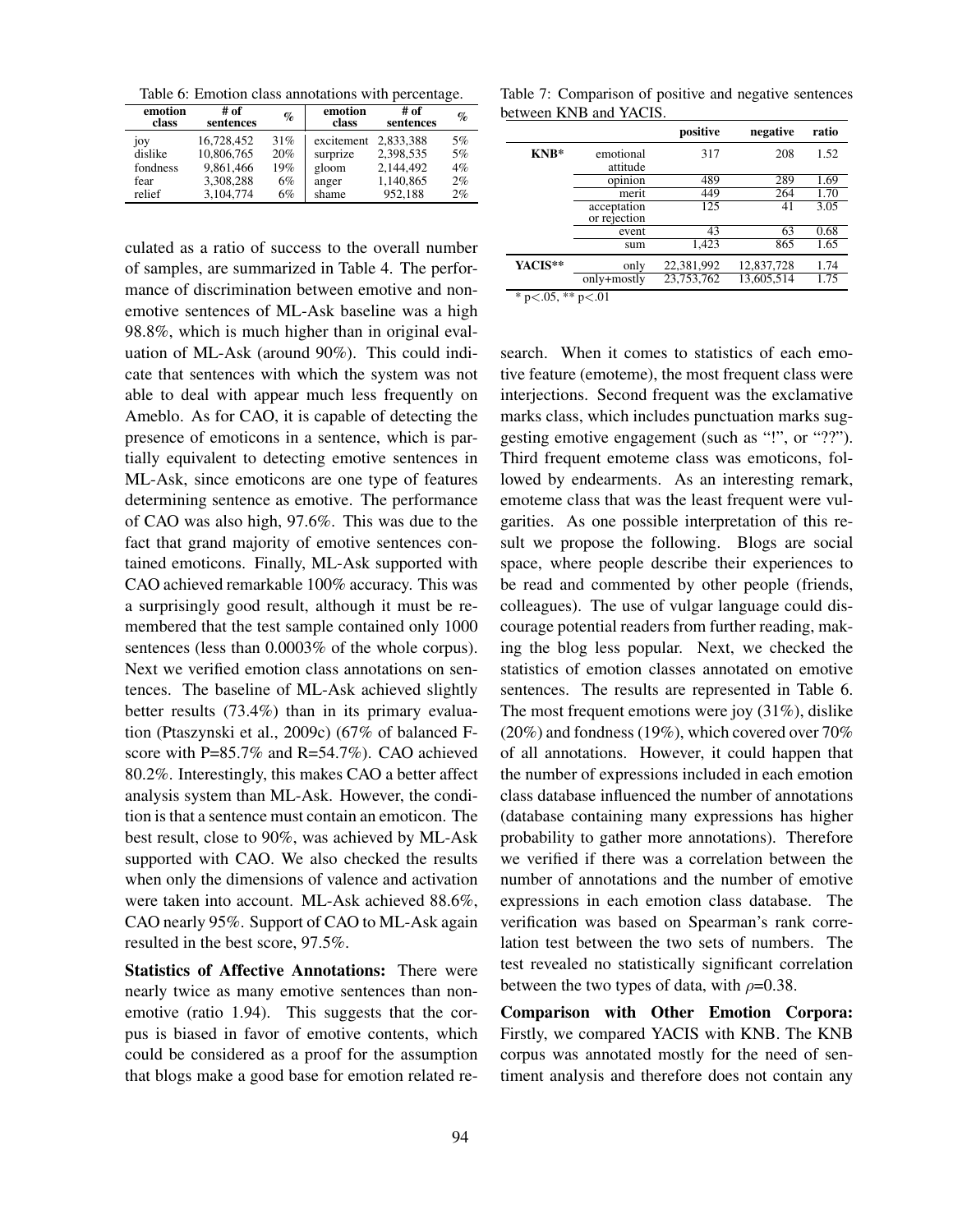Table 8: Comparison of number of emotive expressions in three different corpora including ratio within this set of emotions and results of Spearman's rank correlation test.

|                   | Minato et al.                 | YACIS                      | <b>Nakamura</b>       |
|-------------------|-------------------------------|----------------------------|-----------------------|
| dislike           | 355(26%)                      | 14,184,697 (23%)           | 532 (32%)             |
| joy               | 295 (21%)                     | 22,100,500 (36%)           | 224 (13%)             |
| fondness          | 205 (15%)                     | 13,817,116 (22%)           | 197 (12%)             |
| sorrow            | 205 (15%)                     | 2,881,166(5%)              | 232 (14%)             |
| anger             | 160 (12%)                     | 1,564,059(3%)              | 199 (12%)             |
| fear              | 145 (10%)                     | 4,496,250 (7%)             | 147 (9%)              |
| surprise          | 25(2%)                        | 3,108,017(5%)              | 129 (8%)              |
|                   | Minato et al.<br>and Nakamura | Minato et al.<br>and YACIS | YACIS and<br>Nakamura |
| Spearman's $\rho$ | 0.88                          | 0.63                       | 0.25                  |

information on specific emotion classes. However, it is annotated with emotion valence for different categories valence is expressed in Japanese, such as *emotional attitude* (e.g., "to feel sad about X" [NEG], "to like X" [POS]), *opinion* (e.g., "X is wonderful" [POS]), or *positive/negative event* (e.g., "X broke down" [NEG], "X was awarded" [POS]). We compared the ratios of sentences expressing positive to negative valence. The comparison was made for all KNB valence categories separately and as a sum. In our research we do not make additional subcategorization of valence types, but used in the comparison ratios of sentences in which the expressed emotions were of only positive/negative valence and including the sentences which were mostly (in majority) positive/negative. The comparison is presented in table 7. In KNB for all valence categories except one the ratio of positive to negative sentences was biased in favor of positive sentences. Moreover, for most cases, including the ratio taken from the sums of sentences, the ratio was similar to the one in YACIS (around 1.7). Although the numbers of compared sentences differ greatly, the fact that the ratio remains similar across the two different corpora suggests that the Japanese express in blogs more positive than negative emotions.

Next, we compared the corpus created by Minato et al. (2006). This corpus was prepared on the basis of an emotive expression dictionary. Therefore we compared its statistics not only to YACIS, but also to the emotive lexicon used in our research (see section 4 for details). Emotion classes used in Minato et al. differ slightly to those used in our research (YACIS and Nakamura's dictionary). For

example, they use class name "hate" to describe what in YACIS is called "dislike". Moreover, they have no classes such as excitement, relief or shame. To make the comparison possible we used only the emotion classes appearing in both cases and unified all class names. The results are summarized in Table 8. There was no correlation between YACIS and Nakamura ( $\rho$ =0.25), which confirms the results calculated in previous paragraph. A medium correlation was observed between YACIS and Minato et al.  $(\rho=0.63)$ . Finally, a strong correlation was observed between Minato et al. and Nakamura (*ρ*=0.88), which is the most interesting observation. Both Minato et al. and Nakamura are in fact dictionaries of emotive expressions. However, the dictionaries were collected in different times (difference of about 20 years), by people with different background (lexicographer vs. language teacher), based on different data (literature vs. conversation) assumptions and goals (creating a lexicon vs. Japanese language teaching). The only similarity is in the methodology. In both cases the dictionary authors collected expressions considered to be emotion-related. The fact that they correlate so strongly suggests that for the compared emotion classes there could be a tendency in language to create more expressions to describe some emotions rather than the others (dislike, joy and fondness are often some of the most frequent emotion classes). This phenomenon needs to be verified more thoroughly in the future.

#### 6 Applications

#### 6.1 Extraction of Evaluation Datasets

In evaluation of sentiment and affect analysis systems it is very important to provide a statistically reliable random sample of sentences or documents as a test set (to be further annotated by laypeople). The larger is the source, the more statistically reliable is the test set. Since YACIS contains 354 mil. sentences in 13 mil. documents, it can be considered sufficiently reliable for the task of test set extraction, as probability of extracting twice the same sentence is close to zero. Ptaszynski et al. (2010b) already used YACIS to randomly extract a 1000 sentence sample and used it in their evaluation of emoticon analysis system. The sample was also used in this research and is described in more detail in section 5.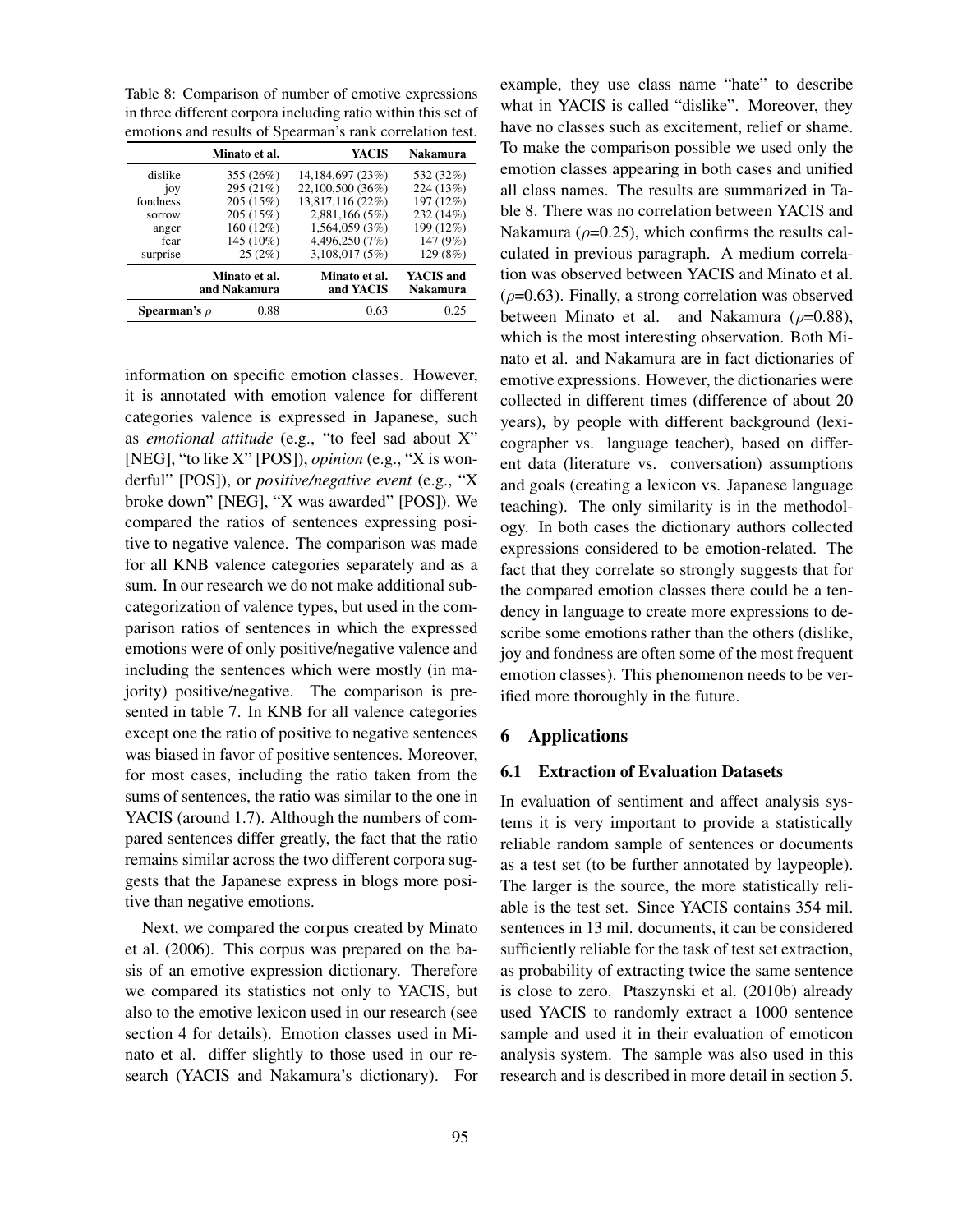#### 6.2 Generation of Emotion Object Ontology

One of the applications of large corpora is to extract from them smaller sub-corpora for specified tasks. Ptaszynski et al. (2012a) applied YACIS for their task of generating an robust emotion object ontology. They used cross-reference of annotations of emotional information described in this paper and syntactic annotations done by Ptaszynski et al. (2012b) to extract only sentences in which expression of emotion was proceeded by its cause, like in the example below.

彼女に振られたから悲しい... *Kanojo ni furareta kara kanashii...* Girlfriend DAT dump PAS CAUS sad ... I'm sad because my girlfriend dumped me...

The example can be analyzed in the following way. Emotive expression (*kanashii*, "sad") is related with the sentence contents (*Kanojo ni furareta*, "my girlfriend dumped me") with a causality morpheme (*kara*, "because"). In such situation the sentence contents represent the object of emotion. This can be generalized to the following meta-structure,

#### $O_E$  *CAUS*  $X_E$ ,

where  $O_E = [Emotion$  object],  $CAUS = [causal]$ form], and  $X_E$ =[expression of emotion].

The cause phrases were cleaned of irrelevant words like stop words to leave only the object phrases. The evaluation showed they were able to extract nearly 20 mil. object phrases, from which 80% was extracted correctly with a reliable significance. Thanks to rich annotations on YACIS corpus the ontology included such features as emotion class (joy, anger, etc.), dimensions (valence/activation), POS or semantic categories (hypernyms, etc.).

#### 6.3 Retrieval of Moral Consequence of Actions

Third application of the YACIS corpus annotated with affect- and sentiment-related information has been in a novel research on retrieval of moral consequences of actions, first proposed by Rzepka and Araki (2005) and recently developed by Komuda et al.  $(2010)^7$ . The moral consequence retrieval agent was based on the idea of Wisdom of Crowd. In particular Komuda et al. (2010) used a Web-mining

technique to gather consequences of actions applying causality relations, like in the research described in section 6.2, but with a reversed algorithm and lexicon containing not only emotional but also ethical notions. They cross-referenced emotional and ethical information about a certain phrase (such as "To kill a person.") to obtain statistical probability for emotional ("feeling sad", "being in joy", etc.) and ethical consequences ("being punished", "being praised", etc.). Initially, the moral agent was based on the whole Internet contents. However, multiple queries to search engine APIs made by the agent caused constant blocking of IP address an in effect hindered the development of the agent.

The agent was tested on over 100 ethicallysignificant real world problems, such as "killing a man", "stealing money", "bribing someone", "helping people" or "saving environment". In result 86% of recognitions were correct. Some examples of the results are presented in the Appendix on the end of this paper.

# 7 Conclusions

We performed automatic annotation of a fivebillion-word corpus of Japanese blogs with information on affect and sentiment. A survey in emotion blog corpora showed there has been no large scale emotion corpus available for the Japanese language. We chose YACIS, a large-scale blog corpus and annotated it using two systems for affect analysis for word- and sentence-level affect analysis and for analysis of emoticons. The annotated information included affective features like sentence subjectivity (emotive/non-emotive) or emotion classes (joy, sadness, etc.), useful in affect analysis and information on sentence valence/polarity (positive/negative) useful in sentiment analysis obtained as generalizations of those features on a 2-dimensional model of affect. We evaluated the annotations in several ways. Firstly, on a test set of thousand sentences extracted and evaluated by over forty respondents. Secondly, we compared the statistics of annotations to other existing emotion corpora. Finally, we showed several tasks the corpus has already been applied in, such as generation of emotion object ontology or retrieval of emotional and moral consequences of actions.

<sup>7</sup> See also a mention in *Scientific American*, by Anderson and Anderson (2010).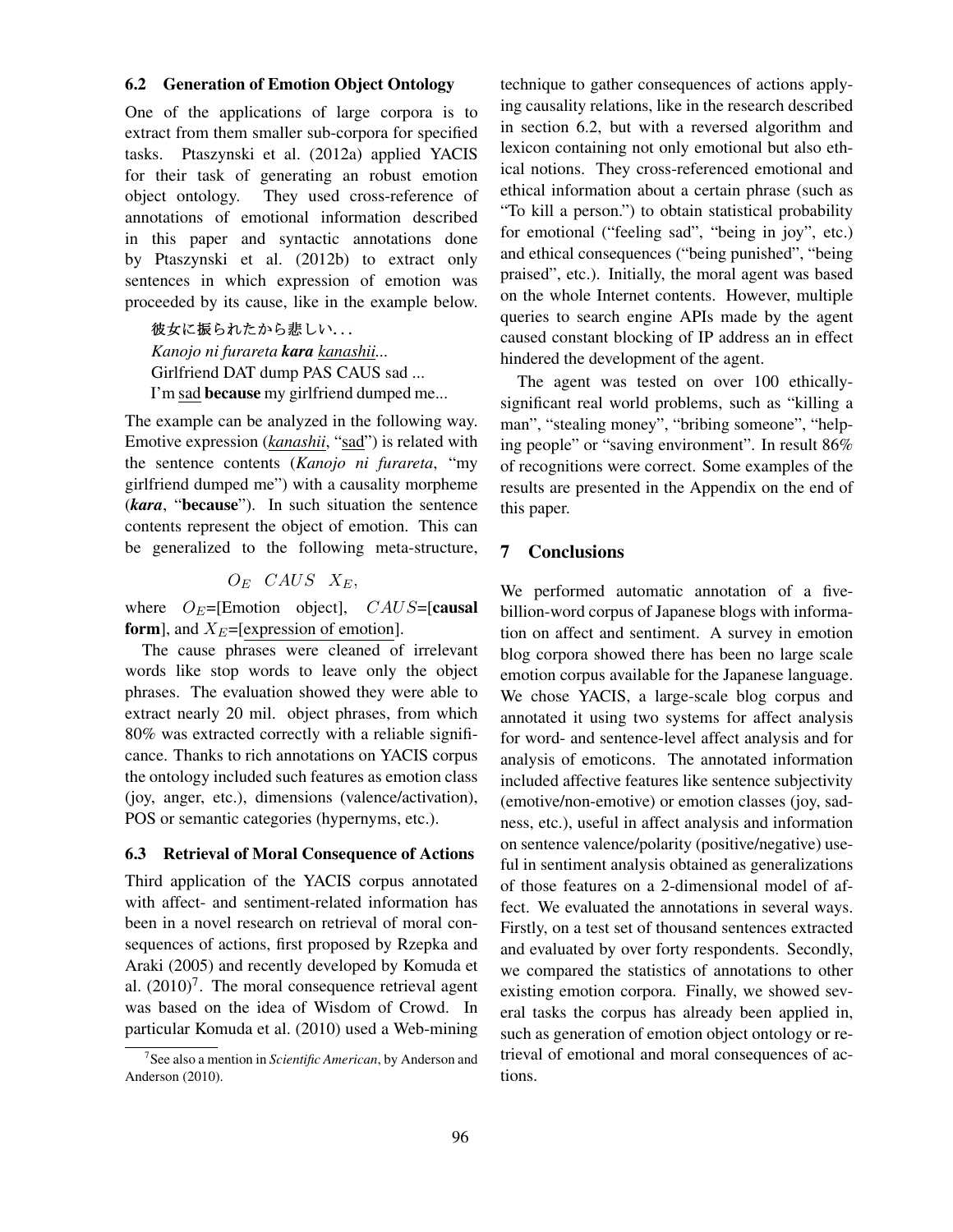#### Acknowledgments

This research was supported by (JSPS) KAKENHI Grant-in-Aid for JSPS Fellows (Project Number: 22- 00358).

#### References

- Ahmed Abbasi and Hsinchun Chen. "Affect Intensity Analysis of Dark Web Forums", Intelligence and Security Informatics 2007, pp. 282-288, 2007
- Saima Aman and Stan Szpakowicz. 2007. "Identifying Expressions of Emotion in Text". In *Proceedings of the 10th International Conference on Text, Speech, and Dialogue (TSD-2007)*, Lecture Notes in Computer Science (LNCS), Springer-Verlag.
- Michael Anderson and Susan Leigh Anderson. 2010. "Robot be Good", *Scientific American*, October, pp. 72-77.
- Dipankar Das, Sivaji Bandyopadhyay, "Labeling Emotion in Bengali Blog Corpus ? A Fine Grained Tagging at Sentence Level", Proceedings of the 8th Workshop on Asian Language Resources, pages 47?55, 2010.
- Marco Baroni, Silvia Bernardini, Adriano Ferraresi, Eros Zanchetta. 2008. "The WaCky Wide Web: A Collection of Very Large Linguistically Processed Web-Crawled Corpora", Kluwer Academic Publishers, Netherlands.
- Marco Baroni and Motoko Ueyama. 2006. "Building Generaland Special-Purpose Corpora by Web Crawling", In *Proceedings of the 13th NIJL International Symposium on Language Corpora: Their Compilation and Application*, www.tokuteicorpus.jp/result/pdf/2006\_004.pdf
- Jürgen Broschart. 1997. "Why Tongan does it differently: Categorial Distinctions in a Language without Nouns and Verbs." *Linguistic Typology*, Vol. 1, No. 2, pp. 123-165.
- Eugene Charniak, Don Blaheta, Niyu Ge, Keith Hall, John Hale and Mark Johnson. 2000. "BLLIP 1987-89 WSJ Corpus Release 1", Linguistic Data Consortium, Philadelphia, http://www.ldc.upenn.edu/Catalog/CatalogEntry.jsp?catalog Id=LDC2000T43
- Paul Ekman. 1992. "An Argument for Basic Emotions". *Cognition and Emotion*, Vol. 6, pp. 169-200.
- Irena Srdanovic Erjavec, Tomaz Erjavec and Adam Kilgarriff. 2008. "A web corpus and word sketches for Japanese", *Information and Media Technologies*, Vol. 3, No. 3, pp.529-551.
- Katarzyna Głowińska and Adam Przepiórkowski. 2010. "The Design of Syntactic Annotation Levels in the National Corpus of Polish", In *Proceedings of LREC 2010*.
- Peter Halacsy, Andras Kornai, Laszlo Nemeth, Andras Rung, Istvan Szakadat and Vikto Tron. 2004. "Creating open language resources for Hungarian". In *Proceedings of the LREC*, Lisbon, Portugal.
- Chikara Hashimoto, Sadao Kurohashi, Daisuke Kawahara, Keiji Shinzato and Masaaki Nagata. 2011. "Construction of a Blog Corpus with Syntactic, Anaphoric, and Sentiment Annotations" [in Japanese], *Journal of Natural Language Processing*, Vol 18, No. 2, pp. 175-201.
- Ichiro Hiejima. 1995. *A short dictionary of feelings and emotions in English and Japanese*, Tokyodo Shuppan.
- Paul J. Hopper and Sandra A. Thompson. 1985. "The Iconicity of the Universal Categories 'Noun' and 'Verbs'". In *Typological Studies in Language: Iconicity and Syntax*. John Haiman (ed.), Vol. 6, pp. 151-183, Amsterdam: John Benjamins Publishing Company.
- Daisuke Kawahara and Sadao Kurohashi. 2006. "A Fully-Lexicalized Probabilistic Model for Japanese Syntactic and Case Structure Analysis", *Proceedings of the Human Language Technology Conference of the North American Chapter of the ACL*, pp. 176-183.
- Radoslaw Komuda, Michal Ptaszynski, Yoshio Momouchi, Rafal Rzepka, and Kenji Araki. 2010. "Machine Moral Development: Moral Reasoning Agent Based on Wisdom of Web-Crowd and Emotions", *Int. Journal of Computational Linguistics Research*, Vol. 1 , Issue 3, pp. 155-163.
- Taku Kudo and Hideto Kazawa. 2009. "Japanese Web N-gram Version 1", Linguistic Data Consortium, Philadelphia, http://www.ldc.upenn.edu/Catalog/CatalogEntry.jsp?catalog Id=LDC2009T08
- Vinci Liu and James R. Curran. 2006. "Web Text Corpus for Natural Language Processing", In *Proceedings of the 11th Meeting of the European Chapter of the Association for Computational Linguistics (EACL)*, pp. 233-240.
- Maciejewski, J., Ptaszynski, M., Dybala, P. 2010. "Developing a Large-Scale Corpus for Natural Language Processing and Emotion Processing Research in Japanese", In *Proceedings of the International Workshop on Modern Science and Technology (IWMST)*, pp. 192-195.
- Kazuyuki Matsumoto, Yusuke Konishi, Hidemichi Sayama, Fuji Ren. 2011. "Analysis of Wakamono Kotoba Emotion Corpus and Its Application in Emotion Estimation", *International Journal of Advanced Intelligence*, Vol.3,No.1,pp.1-24.
- Junko Minato, David B. Bracewell, Fuji Ren and Shingo Kuroiwa. 2006. "Statistical Analysis of a Japanese Emotion Corpus for Natural Language Processing", *LNCS* 4114.
- Gilad Mishne. 2005. "Experiments with Mood Classification in Blog Posts". In *The 1st Workshop on Stylistic Analysis of Text for Information Access*, at *SIGIR 2005*, August 2005.
- Akira Nakamura. 1993. "Kanjo hyogen jiten" [Dictionary of Emotive Expressions] (in Japanese), Tokyodo Publishing, Tokyo, 1993.
- Jan Pomikálek, Pavel Rychlý and Adam Kilgarriff. 2009. "Scaling to Billion-plus Word Corpora", In *Advances in Computational Linguistics*, *Research in Computing Science*, Vol. 41, pp. 3-14.
- Michal Ptaszynski, Pawel Dybala, Wenhan Shi, Rafal Rzepka and Kenji Araki. 2009. "A System for Affect Analysis of Utterances in Japanese Supported with Web Mining", *Journal of Japan Society for Fuzzy Theory and Intelligent Informatics*, Vol. 21, No. 2, pp. 30-49 (194-213).
- Michal Ptaszynski, Pawel Dybala, Wenhan Shi, Rafal Rzepka and Kenji Araki. 2009. "Towards Context Aware Emotional Intelligence in Machines: Computing Contextual Appropriateness of Affective States". In *Proceedings of Twentyfirst International Joint Conference on Artificial Intelligence (IJCAI-09)*, Pasadena, California, USA, pp. 1469-1474.
- Michal Ptaszynski, Pawel Dybala, Rafal Rzepka and Kenji Araki. 2009. "Affecting Corpora: Experiments with Automatic Affect Annotation System - A Case Study of